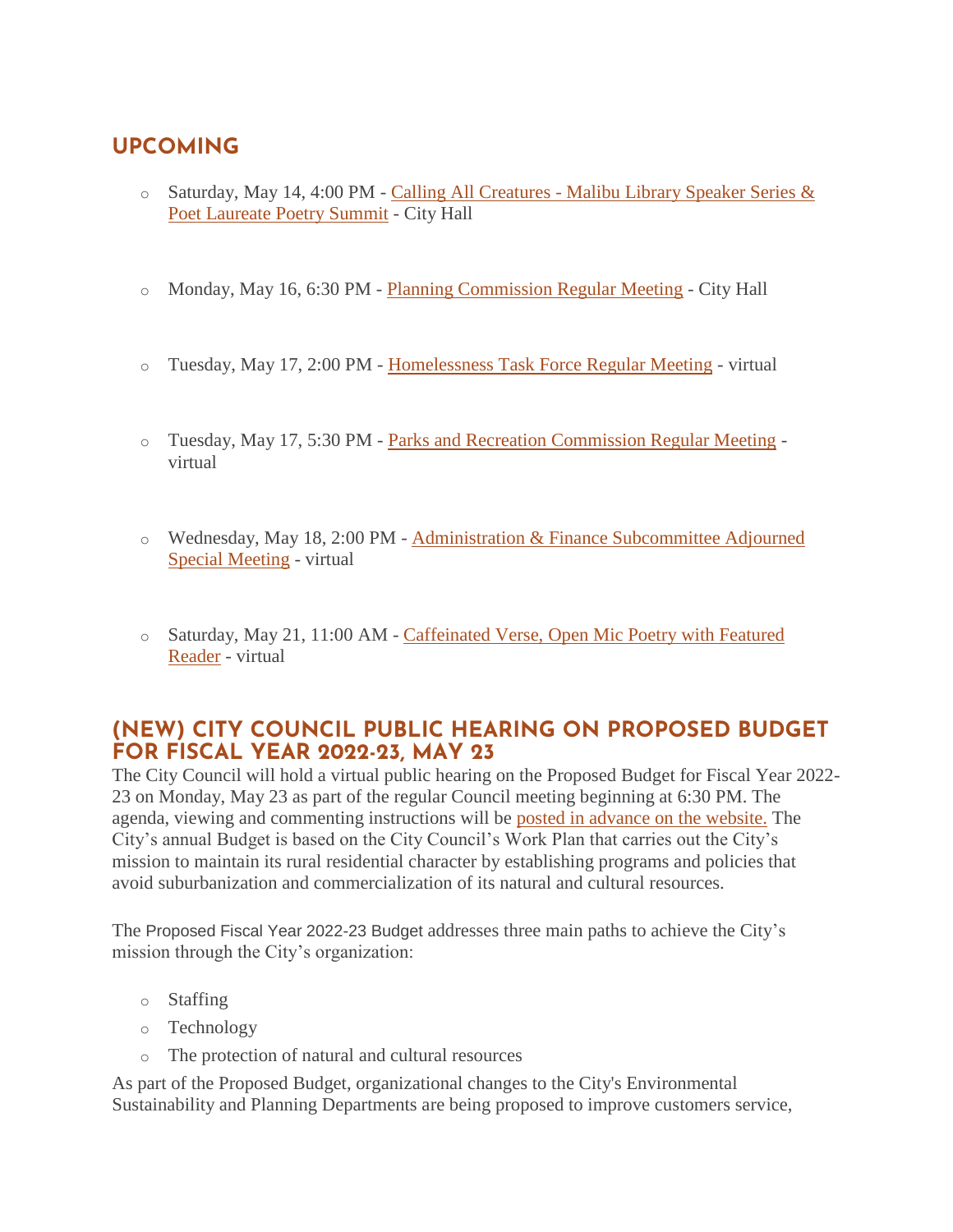efficiency and transparency. The proposed Budget, past Budgets, dates for upcoming meetings, and other Budget documents are [available on the Budget webpage.](https://www.malibucity.org/budget)

### **(NEW) VIDEOS: ANNUAL BUDGET WORKSHOP AND PROPOSED REORGANIZATION**

The City Council held the annual Budget Workshop on April 27, offering community members a chance to see the presentation of the Proposed Budget and participate with public comment. [Video of the Budget Workshop is available online](https://youtu.be/bzS7jBGM-LU?t=7361) (starts at 2:02:41). Written comments may be sent to the City Council at any time at [CityCouncil@MalibuCity.org.](mailto:CityCouncil@MalibuCity.org) A video clip from the Budget Workshop about the proposed reorganizations [is available to watch online.](https://youtu.be/n7cx3gnUokg)

#### **(NEW) CITY COUNCIL APPROVES TEMPORARY DAY-USE IMPOUND YARD ON CITY-OWNED PROPERTY AT HEATHERCLIFF AND PCH**

On May 9, the City Council moved to allow a temporary day-use impound yard on City-owned property at Heathercliff Road and PCH to facilitate towing of illegally parked vehicles in Malibu. Vehicles parked illegally in front of fire hydrants, in traffic lanes, and blocking driveways impact public safety, traffic mobility and the quality of life of the community. An urgency ordinance was needed so that the lot could be used during the busy summer beach season.

The location was chosen after the Public Safety Commission examined numerous other locations and properties, including Malibu City Hall, which cannot be used by large flatbed tow trucks due to the steep driveways. The ordinance only allows the temporary impound yard to be used between Memorial Day, May 30, and October 3, daytime and weekends only, to minimize the impacts on surrounding neighborhoods and the environment. The ordinance requires the use of the lot to end on October 3.

A temporary day-use impound yard in Malibu will allow Sheriff-approved tow operators to store towed vehicles temporarily until they are claimed or transferred to their regular impound yards in Thousand Oaks. Not having to make a round trip to Thousand Oaks for every vehicle greatly increases the number of illegally parked vehicles that can be towed away per day in Malibu. [Watch video of the discussion of the item](https://youtu.be/fdHq8BvNefI?t=6064) in the City Councill meeting (starts at 1:41:04). For more information, [see the staff report.](https://www.malibucity.org/AgendaCenter/ViewFile/Item/5534?fileID=29806)

# **(NEW) CITY HIRES TWO NEW FIRE SAFETY LIAISONS AS PART OF WILDFIRE PREPAREDNESS AND RESPONSE EFFORTS**

The City has hired two additional Fire Safety Liaisons as part of its efforts to enhance Malibu's wildfire preparedness and response. Retired Los Angeles County Fire Department (LACOFD)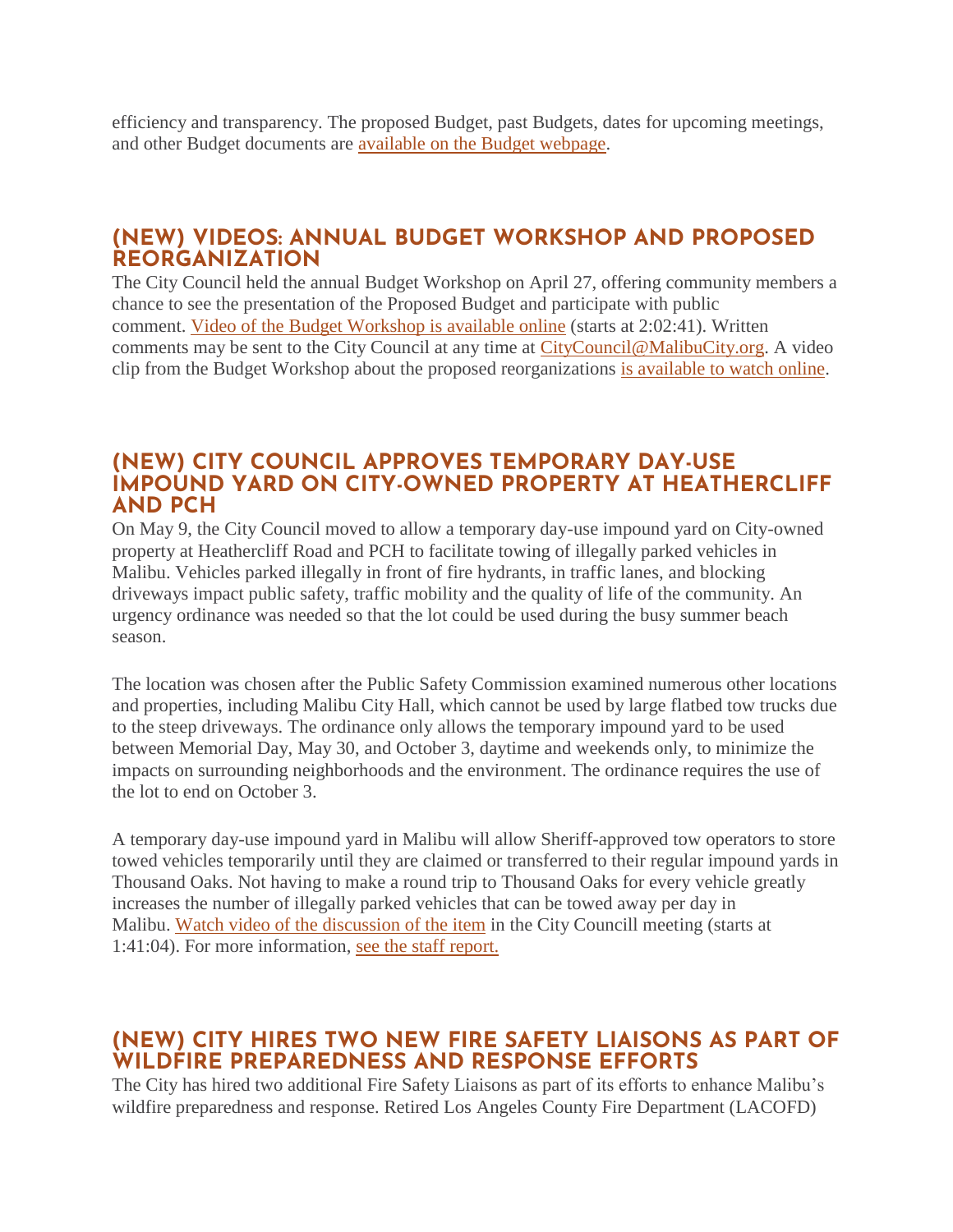Assistant Fire Chief Greg Hisel and retired LACOFD Fire Fighter Paramedic Brad Yocum will be joining the City's current Fire Safety Liaison Gabe Etcheverry this week. The City is committed to addressing Malibu's number one public safety threat, wildfire, and the Fire Safety Liaisons are crucial components of this effort. They design and implement wildfire preparedness and mitigation programs such as the City's free Home Wildfire Hardening Assessment Program for residents, and the recent free Hazard Tree Removal Program, and conduct general fire safety public education. They also monitor fire conditions, update the City Council and staff, and respond to incidents as the City's liaisons to the incident command. Having three part-time Fire Safety Liaisons, each with their own specialized knowledge, will provide greater coverage and expertise during Red Flag fire conditions and fires. Hisel and Yocum replace full-time Fire Safety Liaison Chris Brossard, who left the City in February. For more information about the City's Fire Safety efforts and to schedule a free Home Wildfire Hardening Assessment, [visit the](https://www.malibucity.org/firesafety)  [Fire Safety webpage.](https://www.malibucity.org/firesafety)

#### **CITY HALL REMAINS OPEN TO THE PUBLIC ON A LIMITED BASIS - FACEMASKS ARE STRONGLY RECOMMENDED, BUT NOT REQUIRED WHILE INSIDE**

City Hall remains open to the public on a limited basis. Regular City Hall hours are Monday through Thursday, 7:30 AM to 5:30 PM and Fridays 7:30 AM to 4:30 PM. Members of the public may come to City Hall without an appointment during public counter hours. An appointment will be needed for in-person assistance during any other hours. Visitors will be asked to remain outside the building until they can be helped by staff. [Appointments can be](http://www.malibucity.org/appointments)  [made online.](http://www.malibucity.org/appointments) Facemasks are no longer required, but are strongly recommended, while inside, in line with the [updated Los Angeles County Health Officer Order.](http://publichealth.lacounty.gov/media/Coronavirus/docs/HOO/HOO_SaferReturnWorkCommunity.pdf)

#### **Public Counter Hours**

- o **Planning:** Monday through Friday, 8:00 AM 12:00 PM, walk in. Other times by appointment only.
- o **Permit Services:** Monday through Friday, 8:00 AM 12:00 PM, walk-in and appointment. Other times by appointment only.
- o **Building Plan Check:** Tuesday and Thursday, 8:00 AM 12:00 PM, walk-in and appointment. Other times by appointment only.
- o **Environmental Health:** Tuesday and Thursday, 8:00 AM 12:00 PM, walk-in and appointment. Other times by appointment only.
- o **Geology / Coastal Engineering:** Tuesday and Thursday, 8:00 AM 12:00 PM, walk-in and appointment. Other times by appointment only.
- o **Public Works:** Tuesdays and Thursdays, 8:00 AM 12:00 PM, walk-in. Other times by appointment only.

**To make virtual appointments with City staff and Departments, please call or email:**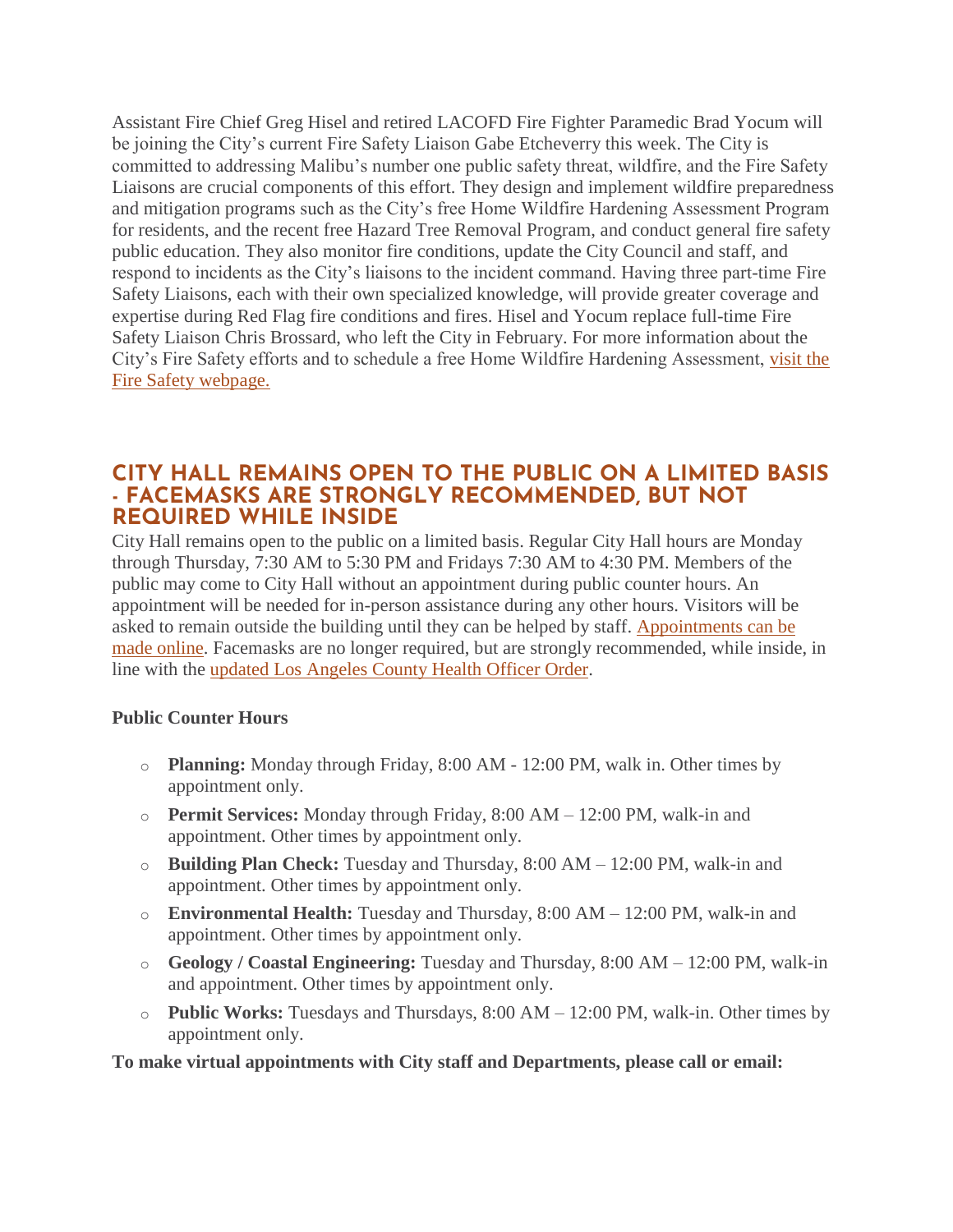- o Building Safety Department (including Environmental Health, Coastal Engineering and Geotechnical Engineering): Call 310-456-2489, ext. 390. Email [mbuilding@malibucity.org.](mailto:mbuilding@malibucity.org)
- o Planning Department: Call 310-456-2489, ext. 485. Email [mplanning@malibucity.org.](mailto:mplanning@malibucity.org)
- o Public Works Department: Call 310-456-2489, ext. 391 . Email [mpublicworks@malibucity.org.](mailto:mpublicworks@malibucity.org)
- o All other City business: 310-456-2489, ext. 392. Email [info@malibucity.org.](mailto:info@malibucity.org)

# **MALIBU SENIOR CENTER AT CITY HALL OPEN FOR IN-PERSON SERVICES AND ACTIVITIES**

The Senior Center is open for general and various in-person services and programs Monday through Friday, 9:00 AM to 4:00 PM. Face coverings are not required, but are strongly recommended in Malibu City Hall, in line with the [updated Los Angeles County Health Officer](http://publichealth.lacounty.gov/media/Coronavirus/docs/HOO/HOO_SaferReturnWorkCommunity.pdf)  [Order.](http://publichealth.lacounty.gov/media/Coronavirus/docs/HOO/HOO_SaferReturnWorkCommunity.pdf) Seniors can use the general use areas of the Center, including the computer lab, library and various recreation programs. Staff is also available to assist with Dial-A-Ride questions and program registrations. Fresh coffee will be available daily from 9:00 AM to 3:00 PM. For more information, call 310-456-2489, ext. 357 or [visit the webpage.](https://www.malibucity.org/seniorcenter)

# **INTERIM CITY MANAGER STEVE MCCLARY APPOINTED AS PERMANENT CITY MANAGER**

The Malibu City Council voted April 28 to develop a contract to make Interim City Manager Steve McClary the City's permanent City Manager. "On behalf of Malibu, I am proud to welcome Steve McClary as our permanent City Manager, and I look forward to continuing our work together to serve the community," said Mayor Paul Grisanti. "Malibu is fortunate to have such a well-qualified professional to fulfill this difficult and important role. Over the last year, Steve has been a pleasure to work with, and has shown his competence, leadership, demeanor and ability to build good relationships with staff, the Council and the community." Steve was hired as Interim City Manager on April 29, 2021. He formerly worked as Assistant City Manager for the City of Camarillo, California, and City Manager for the City of Ojai, California. He started his career in local government in the City of Fillmore in 1997. Steve will assume the role as permanent City Manager after his contract is approved by the City Council. On May 9, the City Council continued the item to allow time to explore some of the terms of the employment agreement. Community members may contact the City Manager at [SMcClary@MalibuCity.org](mailto:SMcClary@MalibuCity.org) or 310-456-2489.

### **CITY COUNCIL MEETINGS RETURN TO ZOOM-ONLY FORMAT STARTING MAY 23.**

The City Council approved returning to holding City Council, Commission, Committee and Board meetings via Zoom starting May 23, after hearing concerns form the community about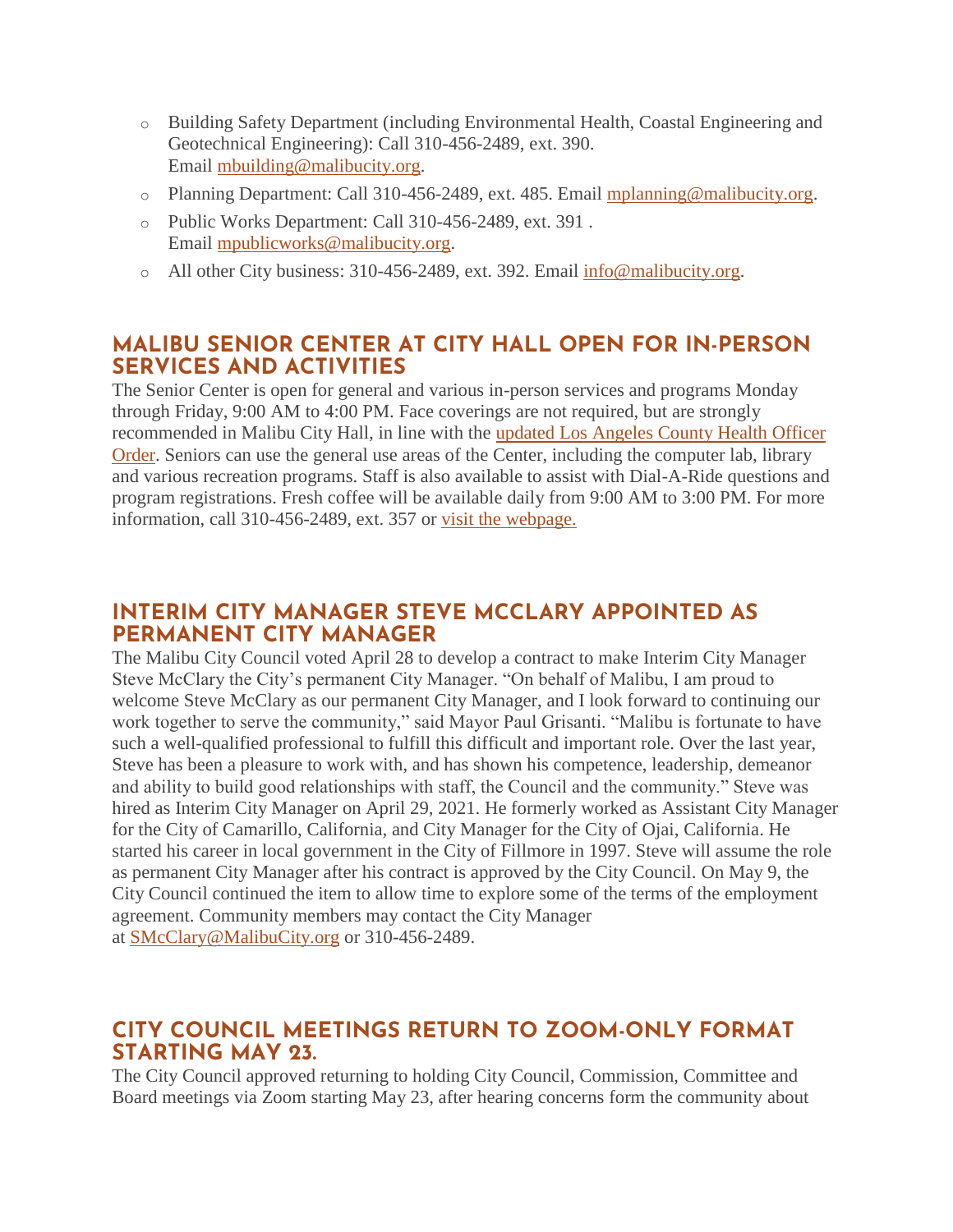ongoing COVID-19 conditions in LA County. The May 23 agenda, viewing and commenting instructions [will be posted on the website](https://www.malibucity.org/virtualmeeting) in advance. Written comments may also be sent to the City Council at [CityCouncil@MalibuCity.org.](mailto:CityCouncil@MalibuCity.org) The City Council had voted on March 28 to resume in-person City Council meetings starting May 9, 2022, and directed the City's Commissions, Committees and Boards to return to in-person meetings at their next regular meeting after May 9. Because of noticing deadlines, the May 9, 2022 City Council meeting took place in-person at City Hall.

# **PLANNING COMMISSION TO MEET ONE TIME IN-PERSON MAY 16**

The Planning Commission will hold one in-person meeting at City Hall on Monday, May 16, 6:30 PM. The agenda is posted on the website. The meeting can be viewed live or later ondemand on the YouTube channel or live on Malibu City TV Ch. 3. Public Comment may only be given in-person during the meeting at City Hall. Written comments can be sent to the Commission at [planningcommission@malibucity.org.](mailto:planningcommission@malibucity.org) All other subsequent public meetings will continue to be held via Zoom, with the same instructions and procedures for participation and public comment, until further notice. All public meeting [agendas are posted online.](http://www.malibucity.org/AgendaCenter) To sign up to receive notifications by text message and/or email whenever an agenda is posted, amended or cancelled for a City Council, Commission, Committee or Board meeting, [visit the Notifications](http://www.malibucity.org/News)  [webpage,](http://www.malibucity.org/News) scroll down to Agenda Center, and select the desired meeting body. Agendas, together with viewing and commenting instructions for virtual meetings are [posted on the Virtual](http://www.malibucity.org/VirtualMeeting)  [Meetings webpage.](http://www.malibucity.org/VirtualMeeting) After the May 16 in-person meeting, the Planning Commission will return to virtual meetings until further notice.

# **(NEW) UPDATES ON EFFORTS TO ADDRESS HOMELESSNESS**

With summer around the corner, the threat of wildfires will grow as vegetation dries and temperatures increase. In an effort to prevent wildfires, the City's Homeless Outreach Team, which consists of two outreach workers and one housing navigator from The People Concern, is conducting outreach to educate people experiencing homelessness about the dangers of living unhoused in wildfire zones, to urge them to refrain from setting fires, and to leave from areas that are at high risk of wildfire spreads.

In April 2022, the Outreach Team engaged with 137 unhoused people, and helped six get into permanent or temporary housing. There are currently 125 people living unhoused in Malibu, of whom 62 are in various stages of engagement, and 63 are refusing services. The Outreach Team continues to engage these individuals with the goal of ultimately getting them off the streets and into housing. The most recent report and past reports from the Homeless Outreach Team [are posted on](https://www.malibucity.org/1051/Outreach-Support)  [the webpage.](https://www.malibucity.org/1051/Outreach-Support)

On April 22, the Outreach Team conducted a focused effort to reach people living in RVs and other vehicles in anticipation of the summer beach season, when the number of people living in vehicles in Malibu usually increases. In April, the Outreach Team collaborated with the LA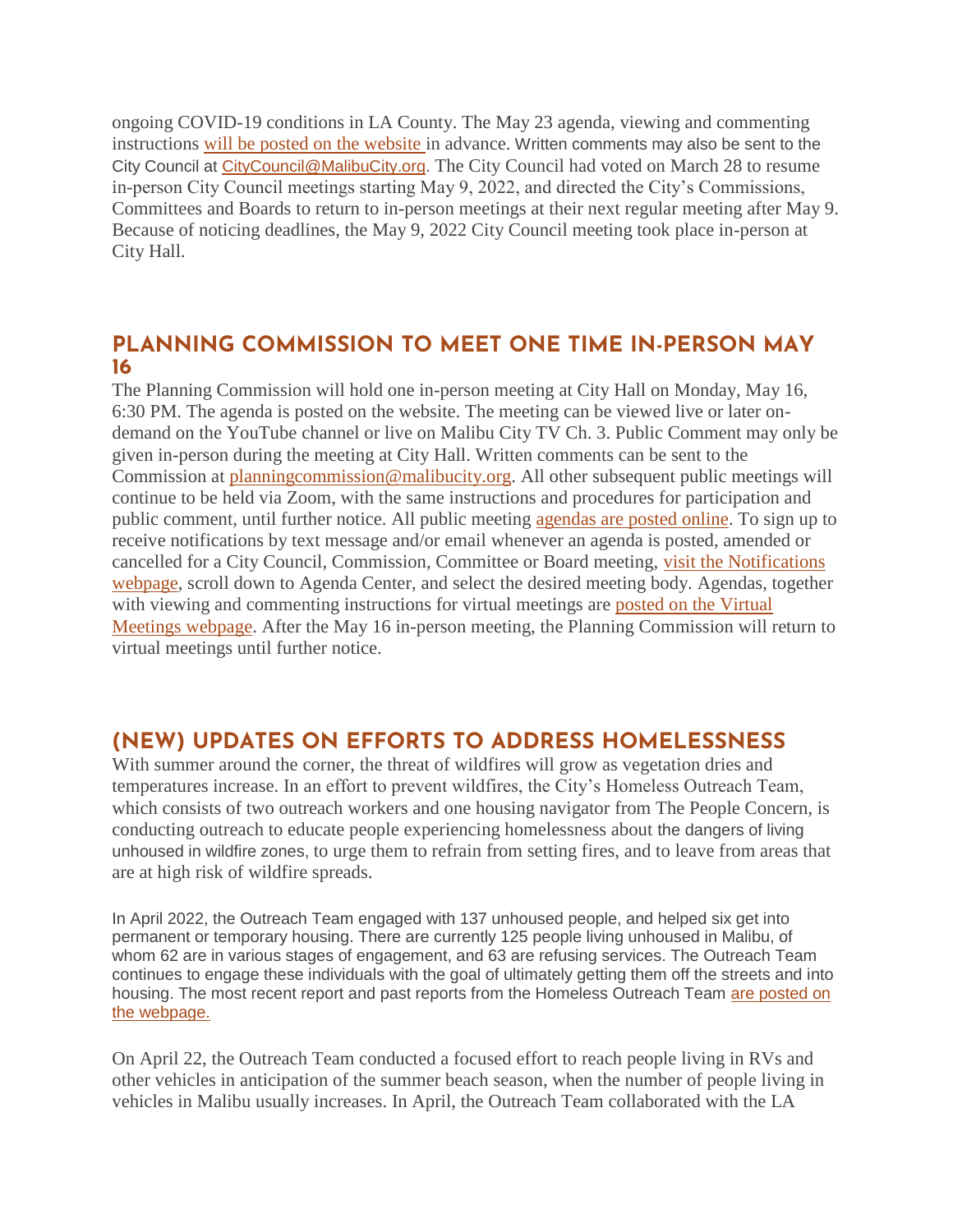County Department of Health Services on a vaccination and health clinic for people living on the streets. The clinic was set up on Malibu Road and provided testing and vaccinations for COVID, flu, meningitis, polio, hepatitis and STD, with referrals for follow-up appointments. For more information, [visit the webpage.](https://www.malibucity.org/homelessness)

#### **(NEW) FREE CATALYTIC CONVERTER SERIAL NUMBER ETCHING MAY 19**

Malibu residents can get their catalytic converters etched with an ID number for free on Thursday, May 19, 8:30 AM to 2:30 PM at Malibu Auto Care (in the Chevron Gas Station at PCH and Webb Way). To schedule an appointment for this event, email Deputy Knott at [bmknott@lasd.org.](mailto:bmknott@lasd.org) Etching serial numbers on catalytic converters helps law enforcement to fight converter theft in the community.

#### **SAVE THE DATE FOR THE CITY'S ANNUAL PUBLIC SAFETY AND PREPAREDNESS EXPO, JUNE 4**

The City of Malibu will host the fourth annual Public Safety and Preparedness Expo on Saturday, June 4, 11:00 AM to 2:00 PM at City Hall. Attendees can take a ride in an earthquake simulator at the expo to learn about the importance of making your home earthquake safe. Meet first responders, find local volunteer opportunities, and learn about emergency preparedness equipment and services from vendors. The Los Angeles County Sheriff's and Fire Departments and other public safety agencies will have equipment and vehicles displays. No RSVPs are required for this free, family-friendly event. It is an excellent opportunity for households or businesses to get started on or improve upon their emergency preparedness plans and supplies. More information will be posted [on the Public Safety webpage.](https://www.malibucity.org/publicsafety)

### **SANTA MONICA COLLEGE ANTENNA TOWER UPDATE**

An Emergency Communications Facilities tower was erected in April at the Santa Monica College Campus and Los Angeles County Sheriff's Department Substation, currently under construction in the Civic Center. The 75-foot replacement tower was built in accordance with Federal Aviation Administration (FAA) guidelines, which require lights and colors, since it is adjacent to the Los Angeles County Sheriff's Department helipad. In response to complaints from community members, the City Council directed staff to prepare [a memorandum to inform the](https://malibucity.org/DocumentCenter/View/29733/County-Tower_Sheriff-Substation)  [Council and the community about the project's chronology and permits.](https://malibucity.org/DocumentCenter/View/29733/County-Tower_Sheriff-Substation) City staff notified the Project Manager that, except for necessary safety-related work, no further work can be done on the tower, including installation of antennas, until the [Conditional Use Permit is obtained, as](https://malibucity.org/DocumentCenter/View/12783/Planning-Commission-Resolution-No-16-30?bidId=)  [required by Condition No. 17 of Planning Commission Resolution No. 16-30.](https://malibucity.org/DocumentCenter/View/12783/Planning-Commission-Resolution-No-16-30?bidId=) The Project Manager agreed to stop all work. For more information about the Santa Monica College Malibu Campus, [visit the project webpage.](https://www.malibucity.org/400/Santa-Monica-College---Malibu-Campus-Pro)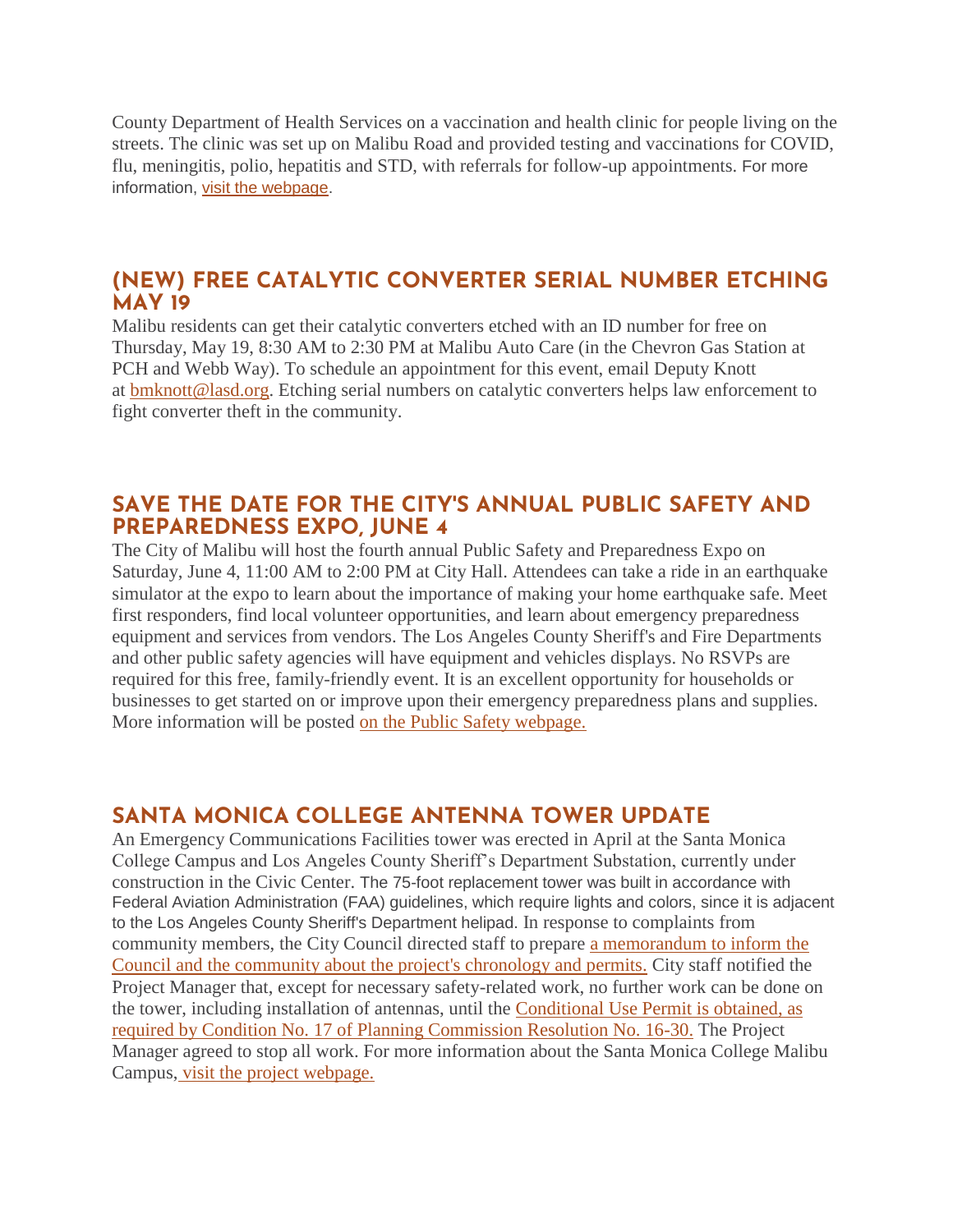# **(NEW) MALIBU REBUILDS - STATISTICS**

Staff continues to work with homeowners to rebuild. Here are the current Woolsey Fire rebuild statistics. [See continuously updated statistics on the Rebuild Portal.](https://malibupermits.ci.malibu.ca.us/WoolseyRebuildStats.aspx?returnId=901)

- o Single Family Dwellings building permits issued 233
- o Single Family Dwellings complete 77
- o Multifamily building permits issued 18 units
- o Multifamily building units complete- 12 units

### **MALIBU REBUILDS - PLANNING CONSULTATIONS AND REBUILD RESOURCES**

The Fire Rebuild team is available Monday through Friday at City Hall for complimentary oneon-one consultations about any fire rebuild project. Contact Aakash Shah

at [ashah@malibucity.org](mailto:ashah@malibucity.org) to set an appointment for a meeting by phone or online. For ideas about how to get started with your project, as well as numerous handouts, forms and resources, [visit the](https://www.malibucity.org/901/Malibu-Rebuilds)  [Rebuild webpage.](https://www.malibucity.org/901/Malibu-Rebuilds)

# **(NEW) COVID-19 RESPONSE UPDATE**

City staff continues to monitor and respond to the pandemic by participating in regular briefings and conference calls with partner agencies and issuing alerts and notifications regarding changes to the situation. On May 11, Los Angeles County Department of Public Health (LADPH) confirmed 7 new deaths and 2,997 new cases. Other key updates from [the County's COVID-19](http://publichealth.lacounty.gov/media/coronavirus/data/index.htm)  [Dashboard](http://publichealth.lacounty.gov/media/coronavirus/data/index.htm) as of May 11, 2022 include the following:

- $\circ$  2,216 confirmed positive cases and 13 deaths in the City of Malibu to date
- o 290,0449 confirmed cases and 32,007 deaths in LA County to date
- o 249 current hospitalizations in LA County, a decrease of 15 since April 27

# **(NEW) MALIBU MIDDLE & HIGH SCHOOL SPECIFIC PLAN PROJECT**

The Planning Commission will hold a virtual Special Meeting on Tuesday, May 31, 6:30 PM to make a recommendation to the City Council on the Specific Plan, EIR, and code amendments for the Malibu Middle and High School (MMHS) Campus Specific Plan. The Specific Plan establishes the development standards and plans for the redevelopment of the MMHS Campus to be implemented in four phases over the next 10 to 15 years. The District's proposal is currently under review by the City of Malibu. [See the Notice of Public Hearing for meeting and project](https://malibucity.org/DocumentCenter/View/29747/MMHS-Specific-Plan_Notice-of-Public-Hearing)  [details.](https://malibucity.org/DocumentCenter/View/29747/MMHS-Specific-Plan_Notice-of-Public-Hearing) Following the Planning Commission meeting, the City Council will consider the project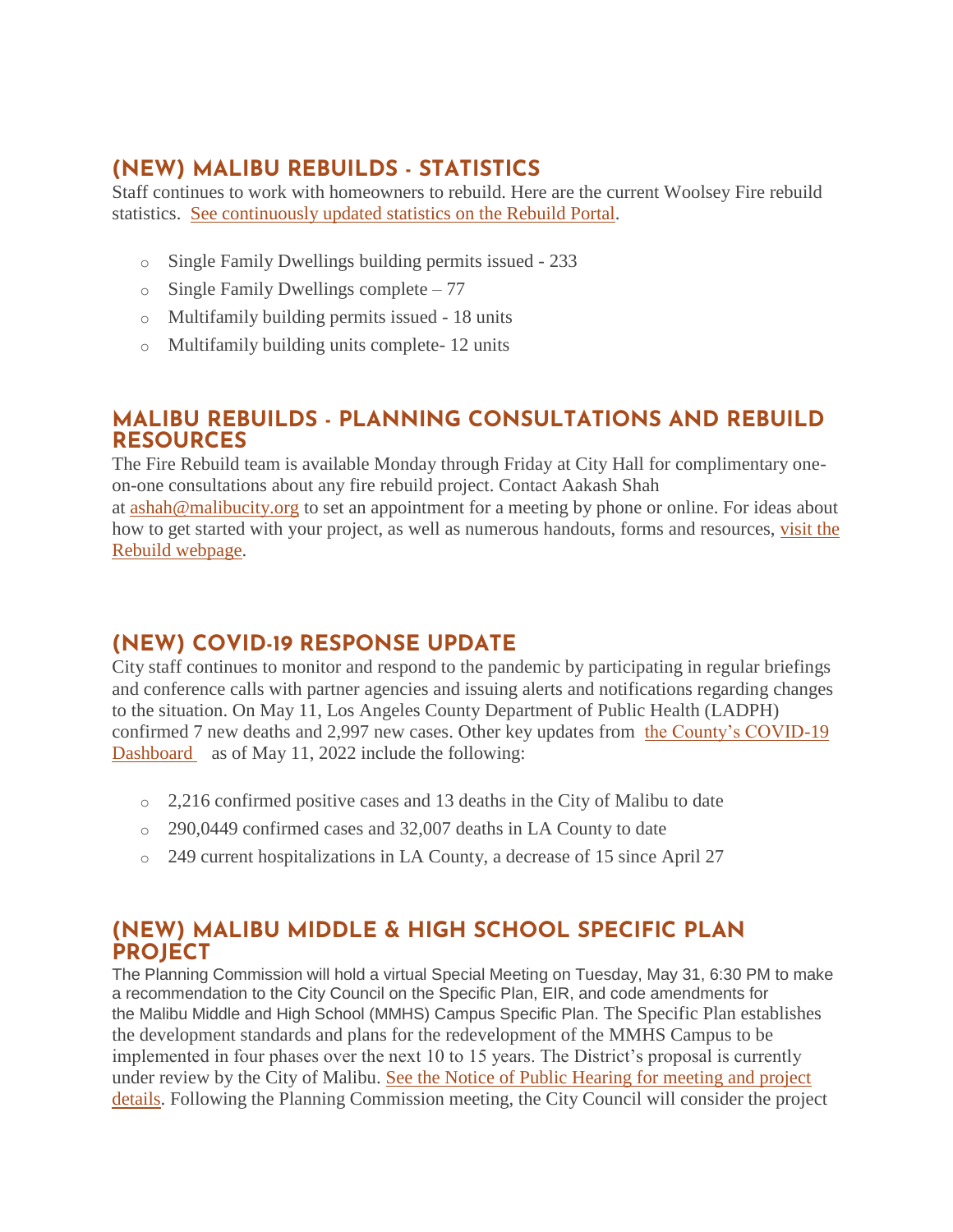and if approved, it will be forwarded to the California Coastal Commission for final certification of the Specific Plan. Please note that the coastal development permit and other entitlements for the MMHS redevelopment will be considered by the Planning Commission at a later date. For more information, [visit the project webpage.](https://www.malibucity.org/397/Malibu-Middle-High-School-Improvements)

#### **DARK SKY ORDINANCE AMENDMENT PUBLIC HEARING, MAY 16**

On May 16, the Planning Commission will hold an in-person public hearing at Malibu City Hall to consider an amendment to the City's Dark Sky Ordinance to allow "light trespass" onto the public right-of-way for commercial and institutionally zoned properties, as initiated by the City Council at the recommendation of the City's Lighting Consultant. [The staff report will be available](https://www.malibucity.org/agendacenter)  [online prior to the meeting.](https://www.malibucity.org/agendacenter) Residents, building professionals and businesses are encouraged to attend and make public comment. The meeting can be viewed live or later on-demand [on the](https://www.youtube.com/user/CityofMalibu/videos)  [YouTube channel.](https://www.youtube.com/user/CityofMalibu/videos) Written comment can be sent to [TEaton@malibucity.org.](mailto:TEaton@malibucity.org) For more information, [see the Notice of Public Hearing](https://malibucity.org/DocumentCenter/View/29678/PHN_Dark-Sky-Ordinance) and the [Dark Sky Ordinance webpage.](https://www.malibucity.org/darksky)

#### **FREE SPRINKLER TIMER AND INSTALLATION THROUGH MALIBU SMART**

California is in a serious statewide drought, so it's a good time to implement water-saving measures. Malibu residents may be eligible for a free smart sprinkler timer with installation, which can help save water and money. The timers (\$200 value) make it easy to control your sprinklers from your phone and automatically adjust water levels based on the weather conditions. Plus, Malibu Smart is offering free installation (worth \$300). Timers are available for a limited time only, on a first- come, first-served basis. For more information and to sign up, [visit](https://1num06zo47s.typeform.com/to/TA28QGIC)  [the website.](https://1num06zo47s.typeform.com/to/TA28QGIC)

### **(NEW) RED CROSS LIFEGUARD CERTIFICATION TRAINING FOR CITY POSITIONS AT MALIBU COMMUNITY POOL**

The Community Services Department is offering a Red Cross Lifeguard Certification Course on Saturday, May 21 and Sunday, May 22 to train Lifeguards, Pool Managers, and Learn-to-Swim Instructors to work at the Malibu Community Swimming Pool at Malibu High School. Working as a lifeguard or swim instructor is a fun, active, outdoor job, and is an important service to the community, ensuring that people can learn to swim, and safely enjoy the fun and healthy sport of swimming. The deadline to apply is May 15. For more information and to register, [visit the](https://www.malibucity.org/aquatics)  [Aquatics webpage.](https://www.malibucity.org/aquatics)

### **(NEW) CALL FOR SUBMISSIONS FOR "ART OF SURF" EXHIBITION AT CITY HALL GALLERY. OPENING RECEPTION JUNE 25**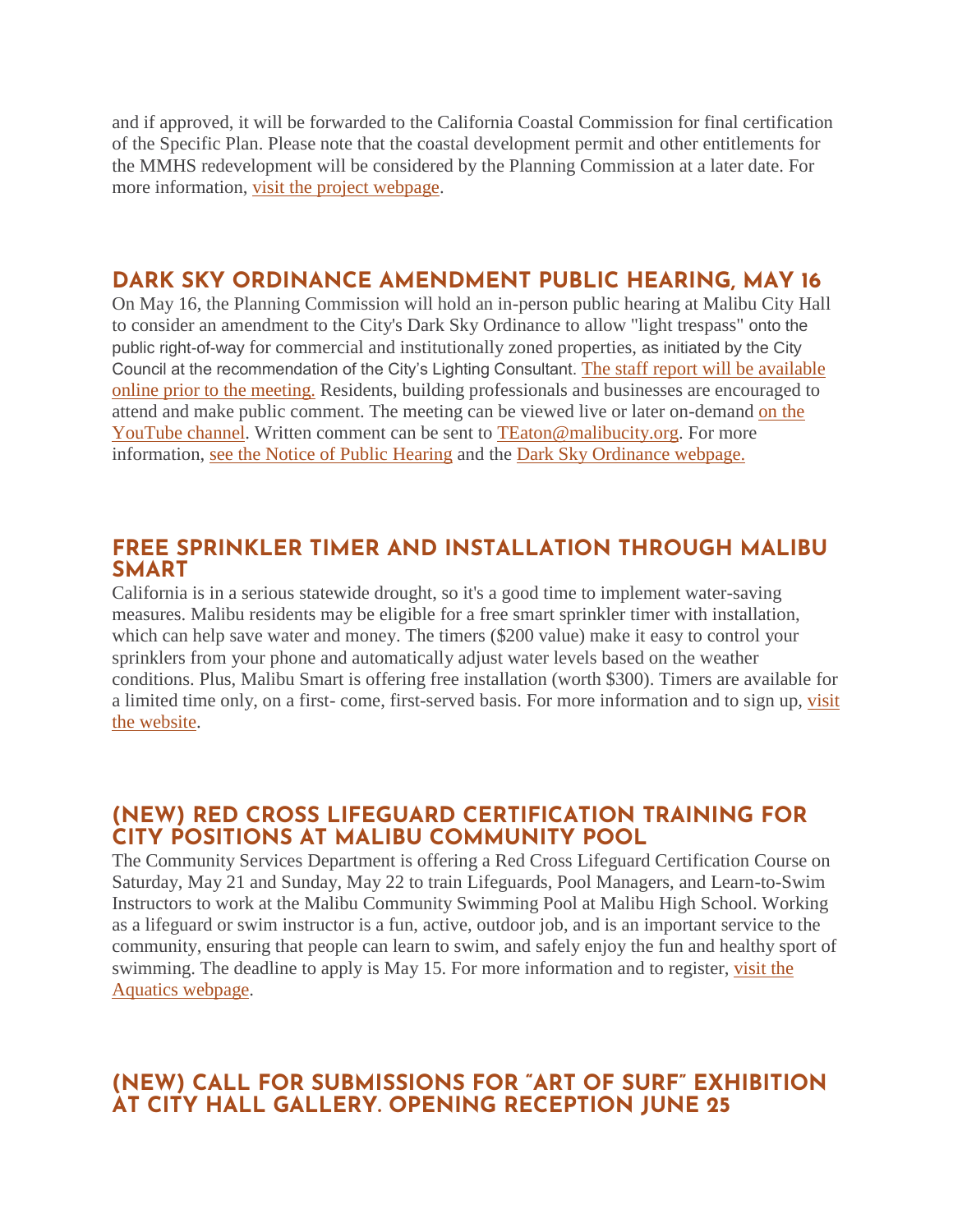In tribute to Malibu's deep roots in surfing culture, the Malibu Arts Commission invites local Malibu artists to submit original artwork for consideration to be featured in the next public art exhibition in the City Hall Gallery, "Art of Surf." The exhibition will be on display from July through August 2022, Monday through Friday, from 8:00 AM to 4:00 PM. No tickets or RSVPs are needed. Community members are invited to the opening reception at City Hall on Saturday, June 25, 11:00 AM. The Commission will celebrate the artists and Malibu's surf culture and provide complementary food and beverages.

#### **MALIBU LIBRARY SPEAKER SERIES AND POETRY SUMMIT AT MALIBU CITY HALL, MAY 14**

Join Malibu Poet Laureate Ann Buxie for "Calling All Creatures" on Saturday, May 14, 4:00 PM at City Hall. The free, in-person event is part of the 2022 Malibu Library Speaker Series, and features poetry readings, music, dance and visual art by local artists and poets. The event is free to attend, and reservations are not required. For more information, [visit the Poetry website.](https://www.malibucity.org/poetry)

### **(NEW) SPECIAL EVENTS REPORT**

Currently, there are permitted events on May 7, May 16, May 21 and July 9, as well as every Sunday for parking for the Farmer's Market. The City of Malibu Planning Department posts a [weekly report of approved event permits on the website.](https://www.malibucity.org/DocumentCenter/View/24661/Permitted-Events) In order for members of the public to be informed of pending event permit applications and to provide an additional opportunity for public input, the City has changed the Event Permit Report format to include all event permit applications deemed complete for review for consistency and compliance with the requirements of the Malibu Municipal Code and the Planning Director's action on each application. The updated Event Permit Report has been posted to the City's website. To sign up to receive an email or text message when an updated Event Permit Report is posted, [visit the e-notifications](https://www.malibucity.org/news)  [page](https://www.malibucity.org/news) (scroll down to the "Special Event Permit Report" category).

### **(NEW) CURRENT BIDS**

The City has several bids and Requests for Proposals/Qualifications currently out. For more information about all of the City's current bids, [visit the webpage.](https://www.malibucity.org/bids)

#### **Contractor / Construction** - **Marie Canyon Green Streets Improvements Project** - Installation of stormwater Fabco Helix Filters within the existing catch basin facilities, cleaning and clearing the existing catch basin, and all other work in the Contract Documents and Specifications. [Due June 9, 2022.](https://malibucity.org/bids.aspx?bidID=190)

**Request for Proposals (RFP)** - Government Relations and Lobbying Services - The City is requesting proposals from qualified firms registered in the State of California to provide government relations and lobbying services. [Due May 16, 2022.](https://www.malibucity.org/bids.aspx?bidID=189)